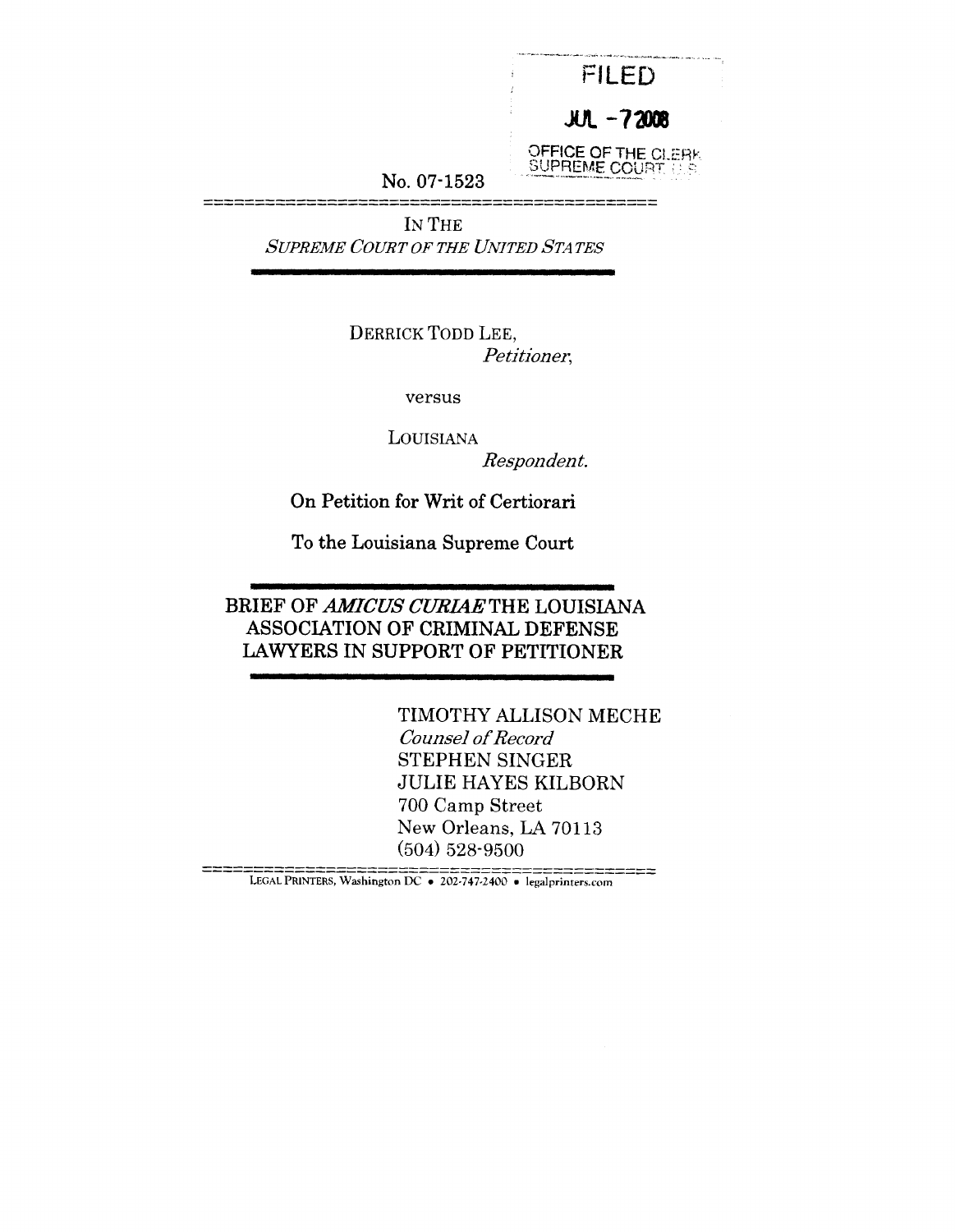# **TABLE OF CONTENTS**

## Page

|    | INTEREST OF AMICI CURIAE 1                                                                                                                                                                                                                                                                 |
|----|--------------------------------------------------------------------------------------------------------------------------------------------------------------------------------------------------------------------------------------------------------------------------------------------|
|    |                                                                                                                                                                                                                                                                                            |
|    |                                                                                                                                                                                                                                                                                            |
| L. | Louisiana's majority verdict system was<br>introduced in 1898 by a Constitution<br>explicitly designed to disenfranchise the<br>African-American population and                                                                                                                            |
|    | II. The combination of majority verdicts<br>and the discriminatory use of<br>peremptory challenges exponentially<br>increases the negative effect of each on<br>meaningful African-American<br>participation in jury decision making9                                                      |
|    | III. Majority verdicts undermine full<br>community participation in criminal<br>justice decisions and the legitimacy of<br>verdicts in the state with the highest<br>rate of incarceration in the country and<br>massive over representation of African<br>Americans in the state's prison |
|    |                                                                                                                                                                                                                                                                                            |
|    |                                                                                                                                                                                                                                                                                            |

 $\mathbf{i}$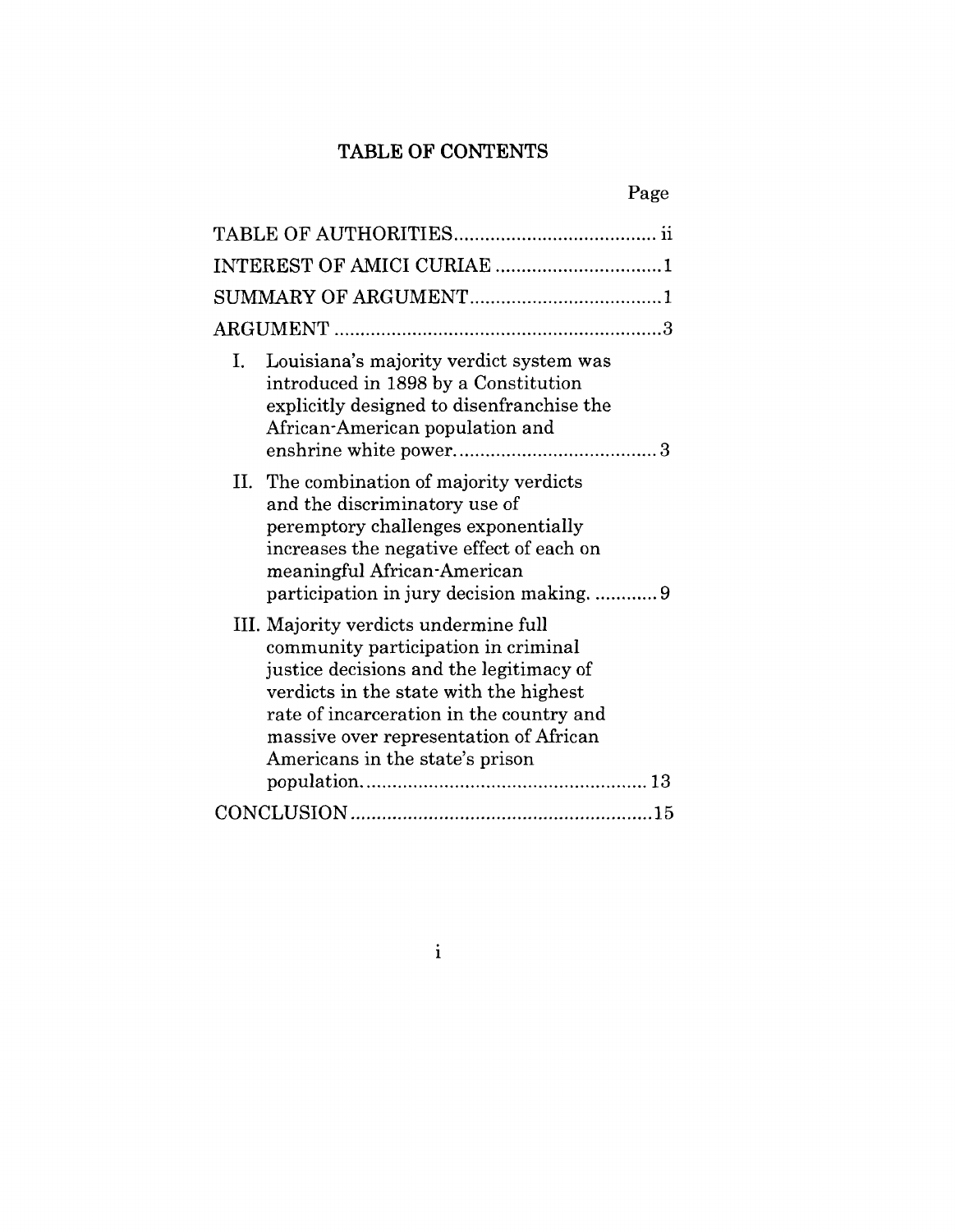## TABLE OF AUTHORITIES

### **Cases**

| Apodaca v. Oregon, 406 U.S. 404 (1972)7, 9             |
|--------------------------------------------------------|
| Duncan v. Louisiana, 391 U.S. 145 (1968)15             |
| <i>Hunter v. Underwood, 471 U.S. 222 (1985)5, 8</i>    |
| Johnson v. Louisiana, 406 U.S. 356 (1972)7             |
| State v. Ardoin, 51 La. Ann. 169 (La. 1899)5           |
| State v. Cheatteam, 2008 La. App. LEXIS 816 (La.       |
|                                                        |
| State v. Collier, 553 So. 2d 815 (La. 1989)9, 10       |
| State v. Davis, 626 So. 2d 800 (La.App. 2 Cir.         |
|                                                        |
| State v. Jacobs, 904 So. 2d 82 (La.App. 5 Cir. May 31, |
| 2005) writ denied 927 So. 2d 282, 2006 La. LEXIS       |
|                                                        |
| State v. Lacombe, 12 La. Ann. 195 (La. 1857)4          |

## **Constitutional Provisions**

### **Statutes**

## **Other Authorities**

Appendix 5. *Prison Inmates at Midyear 2007,* Department of Justice (June 2008).....................13

#### ii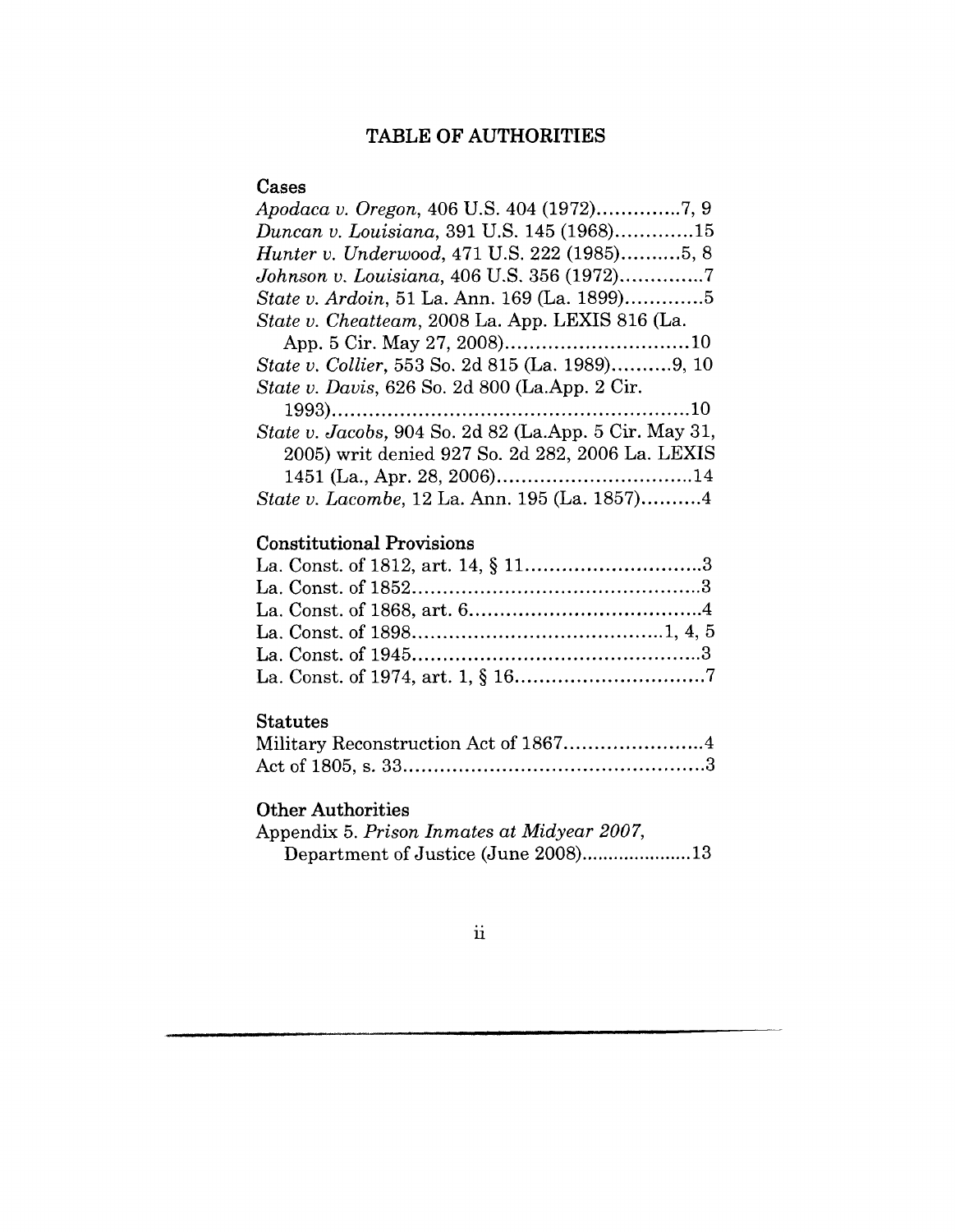| Blackstrikes, A Study of the Racially Disparate Use of |  |  |  |
|--------------------------------------------------------|--|--|--|
| Peremptory Challenges By the Jefferson Parish          |  |  |  |
|                                                        |  |  |  |

| Demographic Profiles of the Adult Correctional |  |  |                                               |  |
|------------------------------------------------|--|--|-----------------------------------------------|--|
|                                                |  |  | Population and Demographic Profiles of LIFERS |  |
|                                                |  |  | Adult Correctional Population, Louisiana      |  |
|                                                |  |  | Department of Public Safety and Corrections   |  |
|                                                |  |  |                                               |  |

Judith Schafer, *The Long Arm of the Law: Slave Criminals and the Supreme Court in Antebellum Louisiana,* 60 Tul. L. Rev. 1247 (1986) ...............3

### *Louisiana QuickFacts,* U.S. Census Bureau ............14

| Official Journal of the Proceedings of the<br>Constitutional Convention of the State of                                                          |
|--------------------------------------------------------------------------------------------------------------------------------------------------|
| Profile of General Demographic Characteristics 2000,                                                                                             |
|                                                                                                                                                  |
| Record of the Louisiana Constitutional Convention of<br>1973: Convention Transcripts, Louisiana<br>Constitutional Convention Records Commission, |
| W. Billings & E. Haas, In Search of Fundamental<br>Law: Louisiana's Constitutions, 1812-1874, The<br>Center for Louisiana Studies (1993)4, 5, 7  |

iii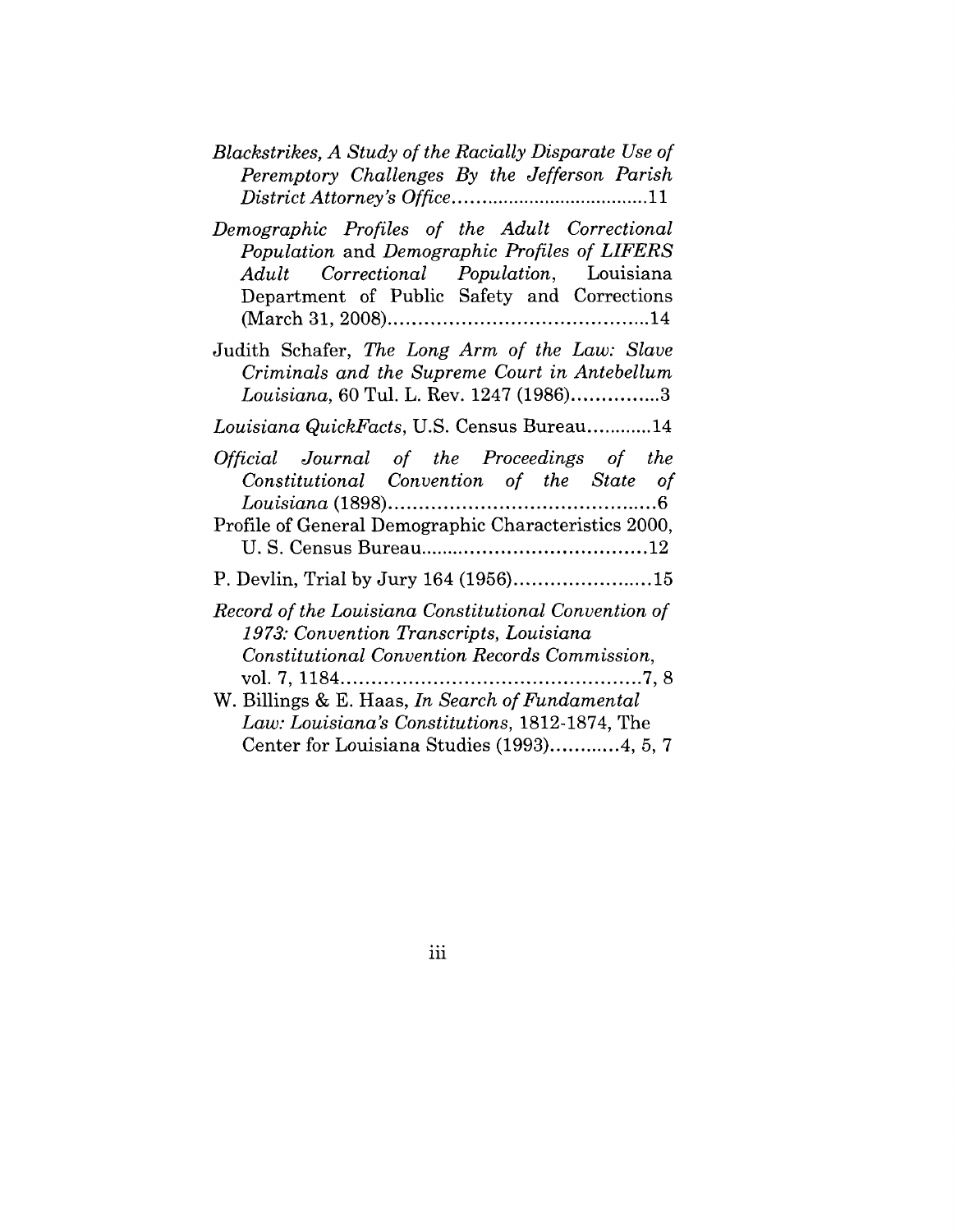#### **INTEREST OF AMICUS CURIAE**

The Louisiana Association of Criminal Defense Lawyers (LACDL) is a voluntary professional organization of private and public defense attorneys practicing in the state of Louisiana.<sup>1</sup> LACDL counts among its members the vast majority of the criminal defense bar in Louisiana. LACDL's mission includes the protection of individual rights guaranteed by the Louisiana and United States Constitutions and, occasionally, acting as *amicus curiae* in cases where the rights of all are implicated. The LACDL is, from time to time, invited by the Louisiana Supreme Court to submit briefs as *amici* in appropriate cases.

The Petition before the Court raises critically important issues that implicate basic trial rights. Members of *amicus curiae* represent clients whose interests are gravely affected by these issues.

#### **SUMMARY OF ARGUMENT**

Louisiana's majority verdict system was first introduced in the state's 1898 Constitution, which contained a raft of measures specifically designed to "establish the supremacy of the white race."

Most of those measures have since been abandoned or struck down. However, the majority

 $1$  Pursuant to Supreme Court Rule 37.6, amicus curiae certify that no counsel for a party authored this brief in whole or in part, and that no person or party, other than the amicus curiae, their members, or their counsel, made a monetary contribution to the preparation or submission of the brief. The parties have consented to the filing of this amicus brief.

 $\mathbf{1}$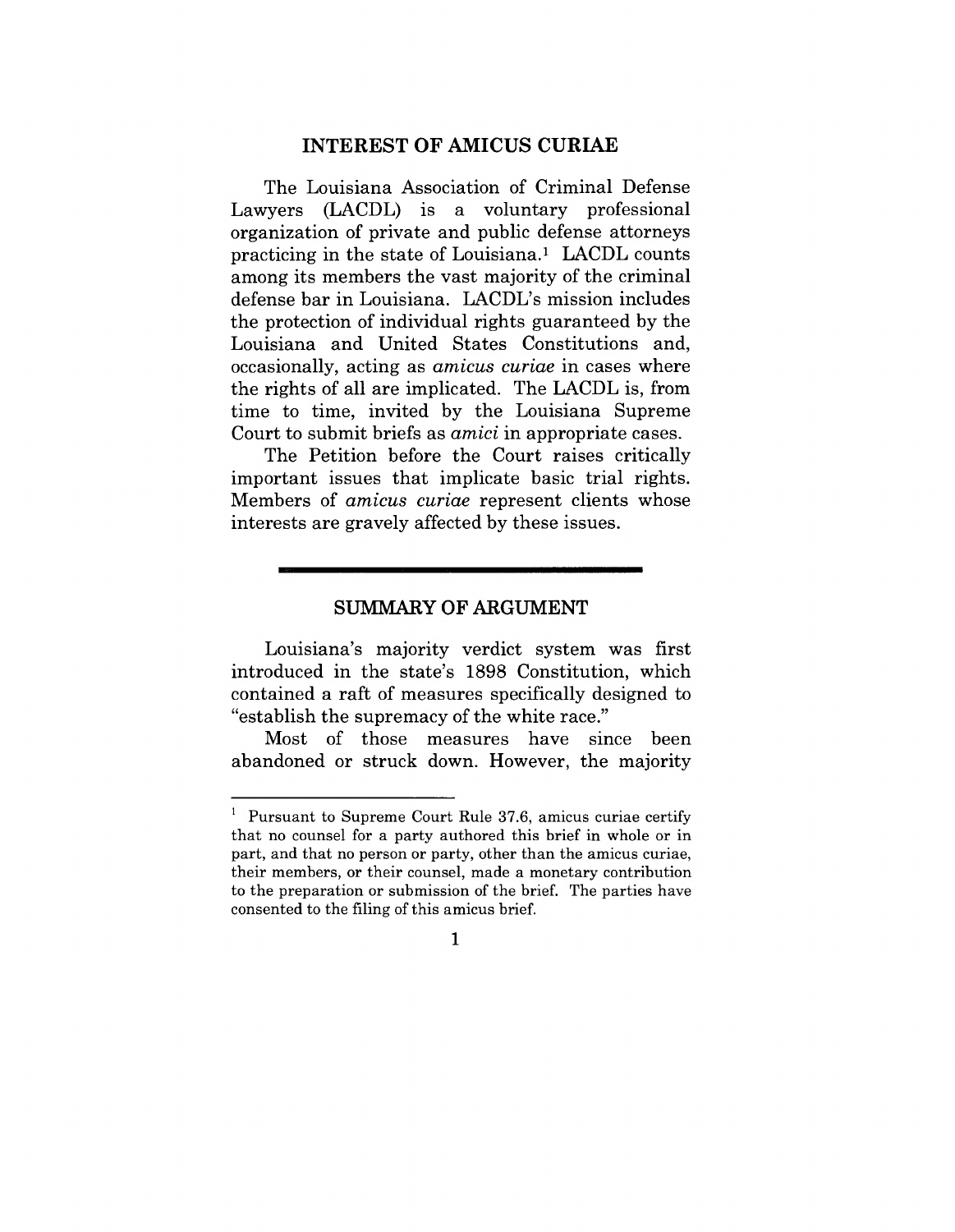verdict system continues to undermine the participation of African Americans in the administration of criminal justice in this state and to tarnish the legitimacy of jury verdicts.

The pernicious effect of non-unanimous jury verdicts amplifies and is itself exacerbated by the racially discriminatory use of peremptory challenges. Discriminatory intent can be masked by accepting one or two African-American jurors in the knowledge that their vote will not be fully effective in a system of majority verdicts. Equally, discriminatory use of peremptory challenges can more easily ensure that African-American jurors are denied effective voting power when prosecutors need only ten votes to convict.

The pernicious effect of majority verdicts is particularly troubling given the impact of jury verdicts on the African-American population in this state. Louisiana has the highest incarceration rate in the country. The burden of this imprisonment policy is borne disproportionately by African Americans who make up 70% of sentenced prisoners but less than one-third of the overall population.

In sum, the system of majority verdicts in Louisiana operates to undermine the twin goals of community participation and legitimacy that form a critical part of our jury system.

Furthermore, as the drafters of the 1898 Constitution were no doubt aware, where a group forming a majority in the community can elect both the District Attorney and the judge in a parish and then form an effective quorum on the jury, the jury no longer operates effectively as a check on oppression by the government.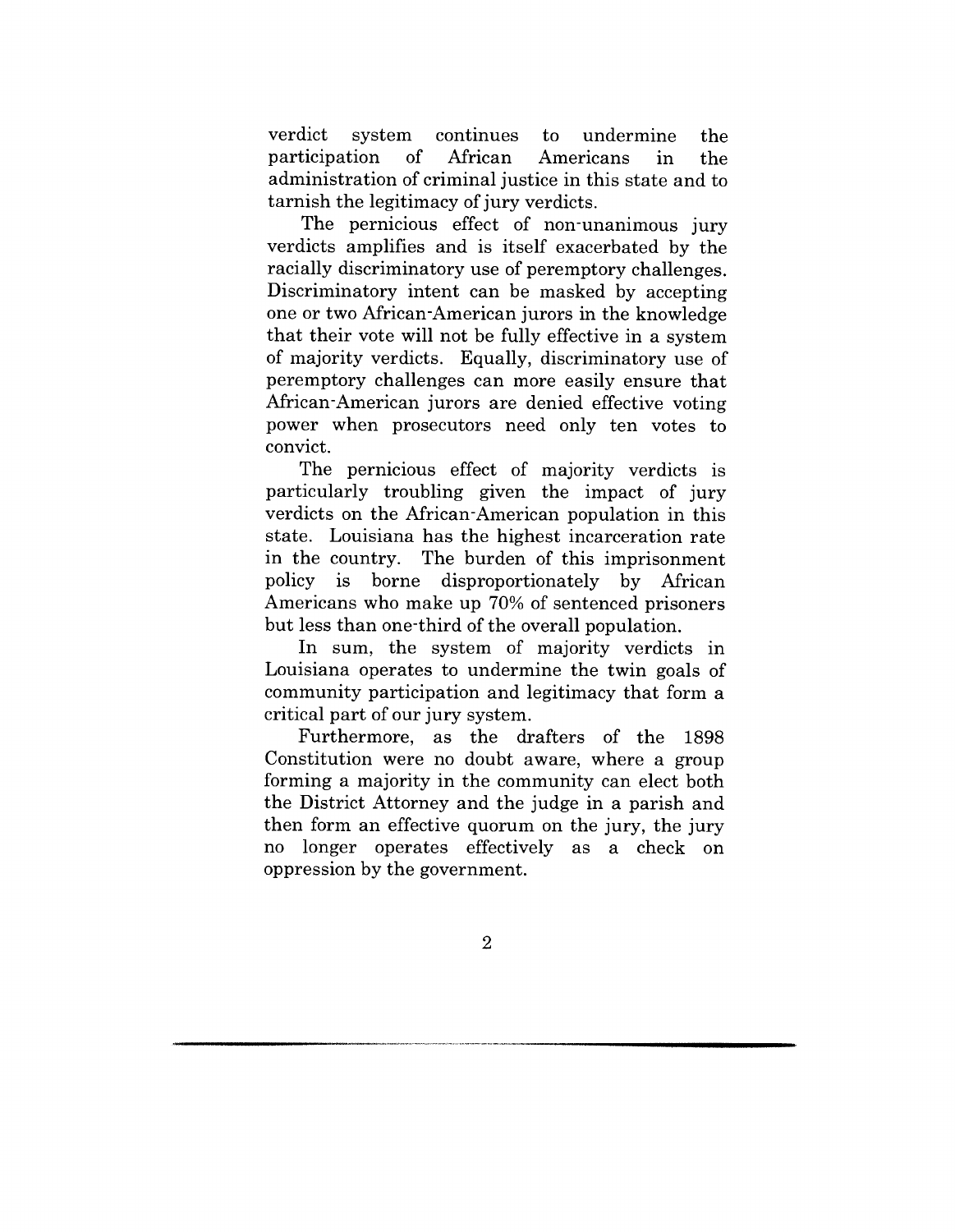#### ARGUMENT

 $\mathbf{I}$ . **Louisiana's** majority verdict system **was** introduced in 1898 by a Constitution explicitly designed to disenfranchise the African-American population and enshrine white power.

By the Act of 1805, the Territory of Orleans adopted the forms and procedures of the common law of England in its criminal proceedings, including "the method of trials." Act of 1805, § 33; *See generallyA.* Voorhies, *A Treatise on the Criminal Jurisprudence o£Louisiana,* Bloomfield & Steel (1860), pp.3-10.

When the Territory became the State of Louisiana in 1812 a savings clause was inserted in the Constitution of 1812 to ensure that the existing laws of the Territory would continue in effect until altered or abolished by the legislature. La. Const. of 1812, art. 14, § 11.

At the same time, perhaps as a result of French distrust of a system of laws not specifically articulated by the legislature,2 the Constitution of 1812 and successive constitutions3 provided that the legislature could not adopt any system or code of laws by general reference but must specify the several provisions of the law it enacted. La. Const. of 1812, art. 14, § 11

While these Louisiana Constitutions barred the legislature thenceforward from simply adopting the remainder of the common law of England, this

*<sup>2</sup> See* Judith Schafer, The *Long Arm of the Law: Slave Criminals and the Supreme Court in Antebellum Louisiana,* 60 Tul. L. Rev. 1247, 1248-49 (1986).

<sup>3</sup> La. Const. of 1945 and 1852.

<sup>3</sup>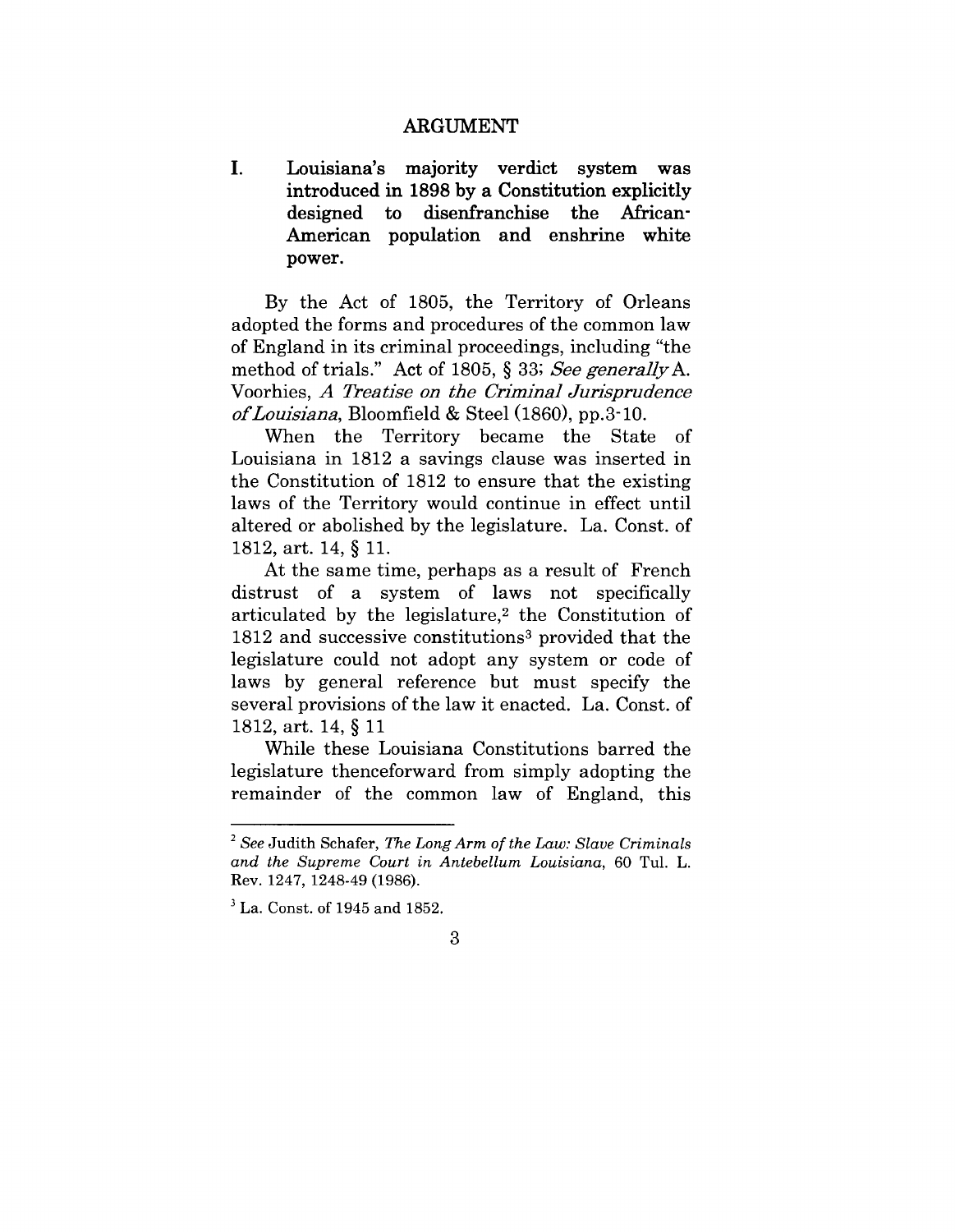proscription was not retroactive. The adoption of criminal definitions and procedures under the common law of England by the Act of 1805 was held to continue in force by operation of the savings clause. *State v. Lacombe,* 12 La. Ann. 195 (La. 1857). As a result, the common law requirement of unanimity in jury determinations in criminal eases applied in full in the State of Louisiana from its inception.

Following the Civil War and pursuant to the Military Reconstruction Act of 1867, a Constitutional Convention was convened in Louisiana.4 The 1868 Constitution enshrined Louisiana's first Bill of Rights, which was modeled on the Federal Constitution and included the right to trial by jury. La. Const. of 1868, art. 6.

Following the reconstruction Constitutions and upon the withdrawal of federal troops, new Constitutions were promulgated in 1879 and 1898.

In the Constitution of 1898, jury trial was abolished for misdemeanors, reduced to trial by a jury of five for lesser felonies, and the requirement of unanimity was removed for all save capital offenses. In eases where hard labor was a necessary punishment, defendants were to be tried before a jury of twelve, requiring only nine to concur to render a verdict:

The General Assembly shall provide for the selection of competent and intelligent jurors. All eases in which the punishment

<sup>4</sup> Delegates were elected, with forty-nine white and forty-nine black delegates participating and producing a Constitution that was ratified by popular vote in 1868. W. Billings & E. Haas, *In Search of Fundamental Law: Louisiana's Constitutions,* 1812- 1874, The Center for Louisiana Studies (1993).

<sup>4</sup>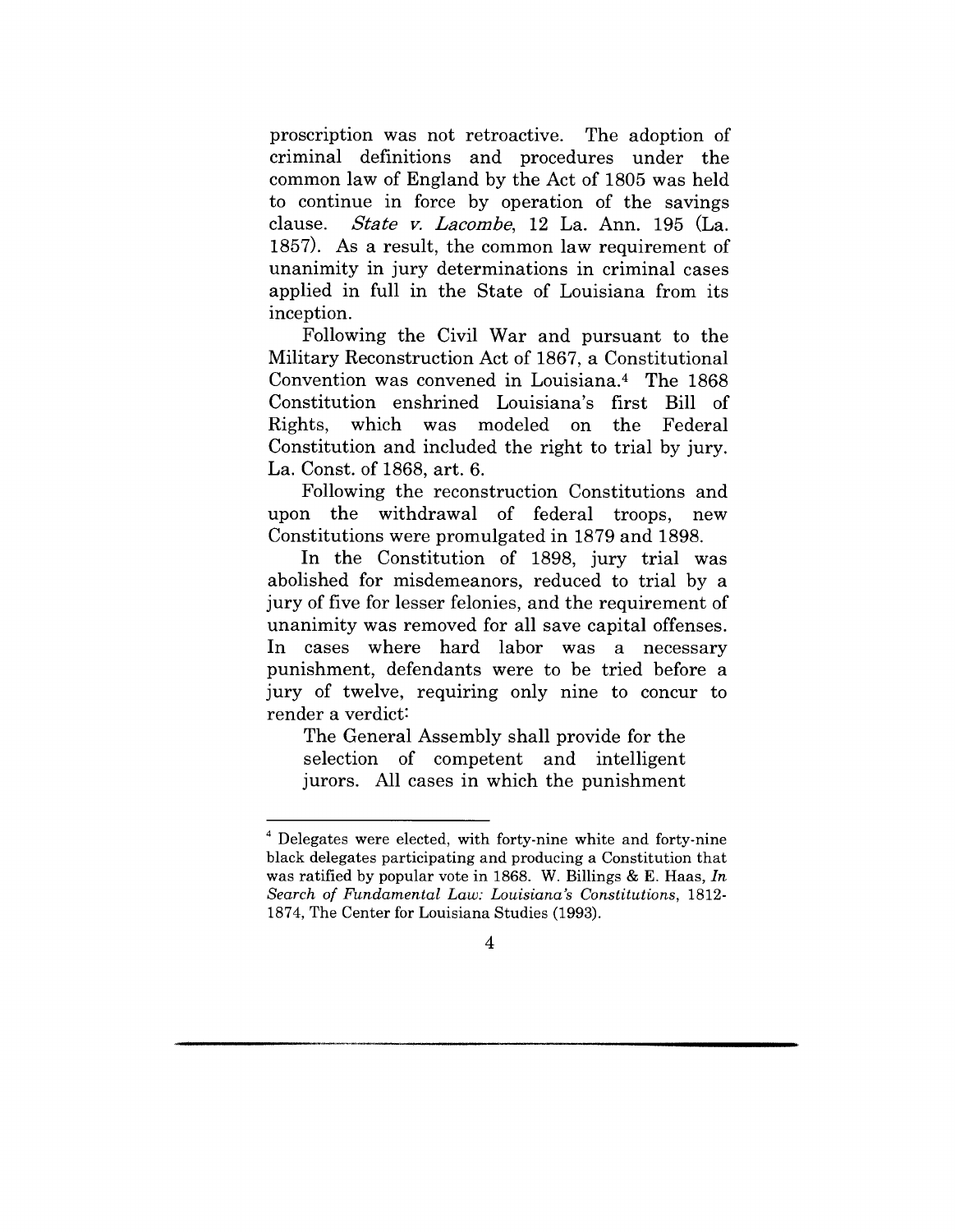may not be at hard labor shall, until otherwise provided by law, which shall not be prior to 1904, be tried by the judge without a jury. Cases in which the punishment may be at hard labor shall be tried by a jury of five, all of whom must concur to render a verdict; cases in which the punishment is necessarily at hard labor, by a jury of twelve, nine of whom concurring may render a verdict; cases in which the punishment may be capital, by a jury of twelve, all of whom must concur to render a verdict.

La. Const. of 1898, art. 116.

The move to non-unanimous verdicts applied only to offenses committed after the adoption of the 1898 Constitution. *State v. Ardoin,* 51 La. Ann. 169 (La. 1899).

Louisiana's 1898 Constitution, like the Alabama Constitution of 1901 previously examined by this Court, "was part of a movement that swept the post-Reconstruction South to disenfranchise blacks." *Hunter v. Underwood,* 471 U.S. 222, 229 (1985). See *also* W. Billings & E. Haas, *In Search of Fundamental Law: Louisiana's Constitutions,* 1812- 1874, The Center for Louisiana Studies (1993), pp. 93-109.

In his opening address, the President of Louisiana's 1989 Convention,<sup>5</sup> E.B. Kruttscchnitt, captured the tone, stating:

<sup>5</sup> The 134 Convention delegates were all white and, with the exception of one Republican and one Populist, were all Democrats. Billings & Haas, *supra,* at 98-99. A referendum had been employed to call the Convention and elect delegates but with a newly introduced literacy test, black voter

<sup>5</sup>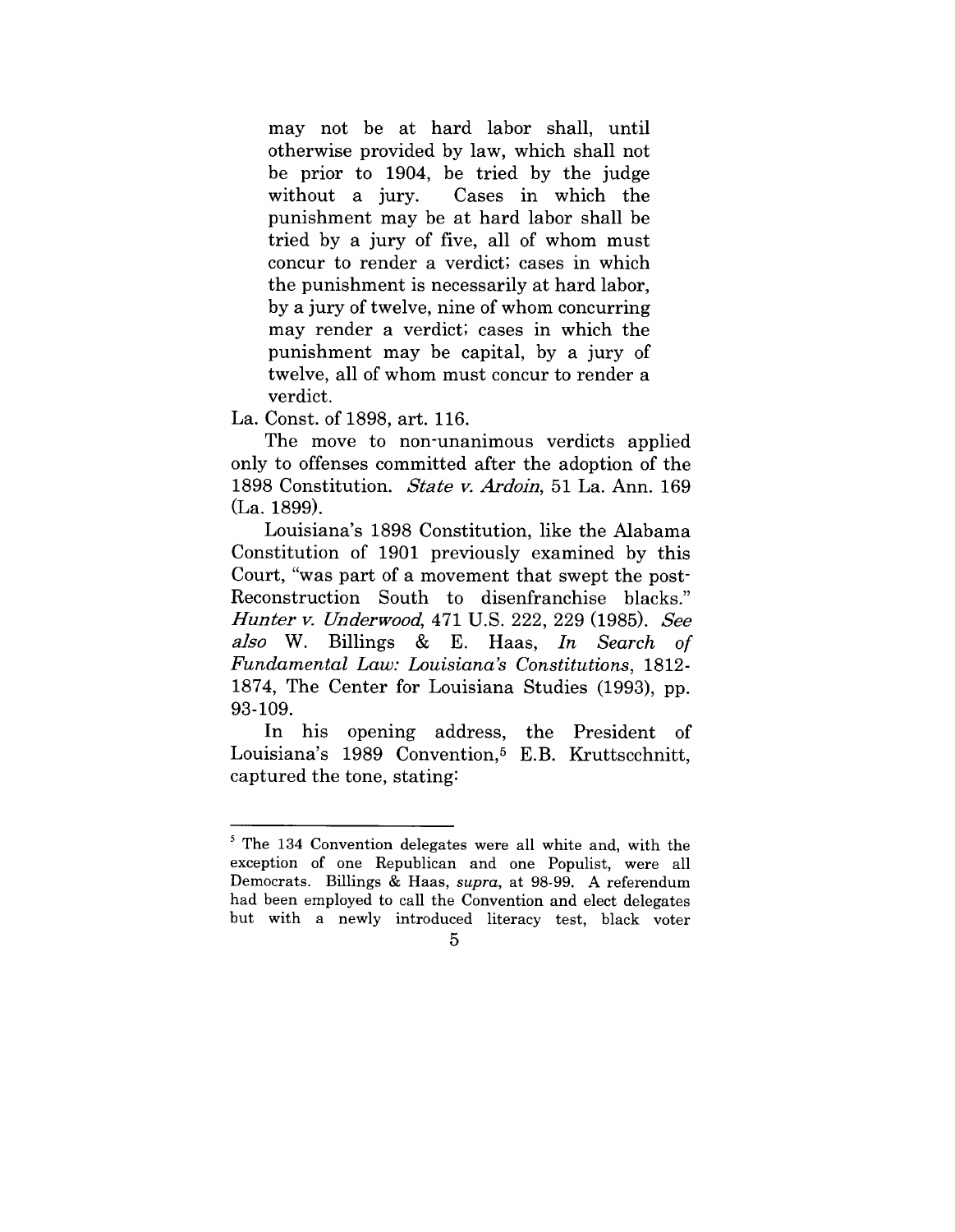I am called upon to preside over what is little more than a family meeting of the Democractic party of the State of Louisiana.

We know that this convention has been called together by the people of the State to eliminate from the electorate the mass of corrupt and illiterate voters who have during the last quarter of a century degraded our politics.

*Official Journal of the Proceedings of the Constitutional Convention of the State of Louisiana,* 8-9 (1898) [hereinafter *"Journal'].*

In closing the Convention, Hon Thomas J. Semmes stated that the "mission" of the delegates had been "to establish the supremacy of the white race in this state." *Id.* at 374. In his closing remarks President Kruttseehnitt bemoaned that the delegates had been constrained by the Fifteenth Amendment such that they could not provide what they would have wished: "universal white manhood suffrage and the exclusion from the suffrage of every man with a trace of African blood in his veins." *Id.* at 380. He went on to proclaim:

I say to you, that we can appeal to the conscience of the nation, both judicial and legislative and I don't believe that they will take the responsibility of striking down the system which we have reared in order to protect the purity of the ballot box and to perpetuate the supremacy of the Anglo-Saxon race in Louisiana.

*Id.* at 381.

registration dropped by 90% to approximately 13,000 statewide. Billings & Haas, supra, at 98.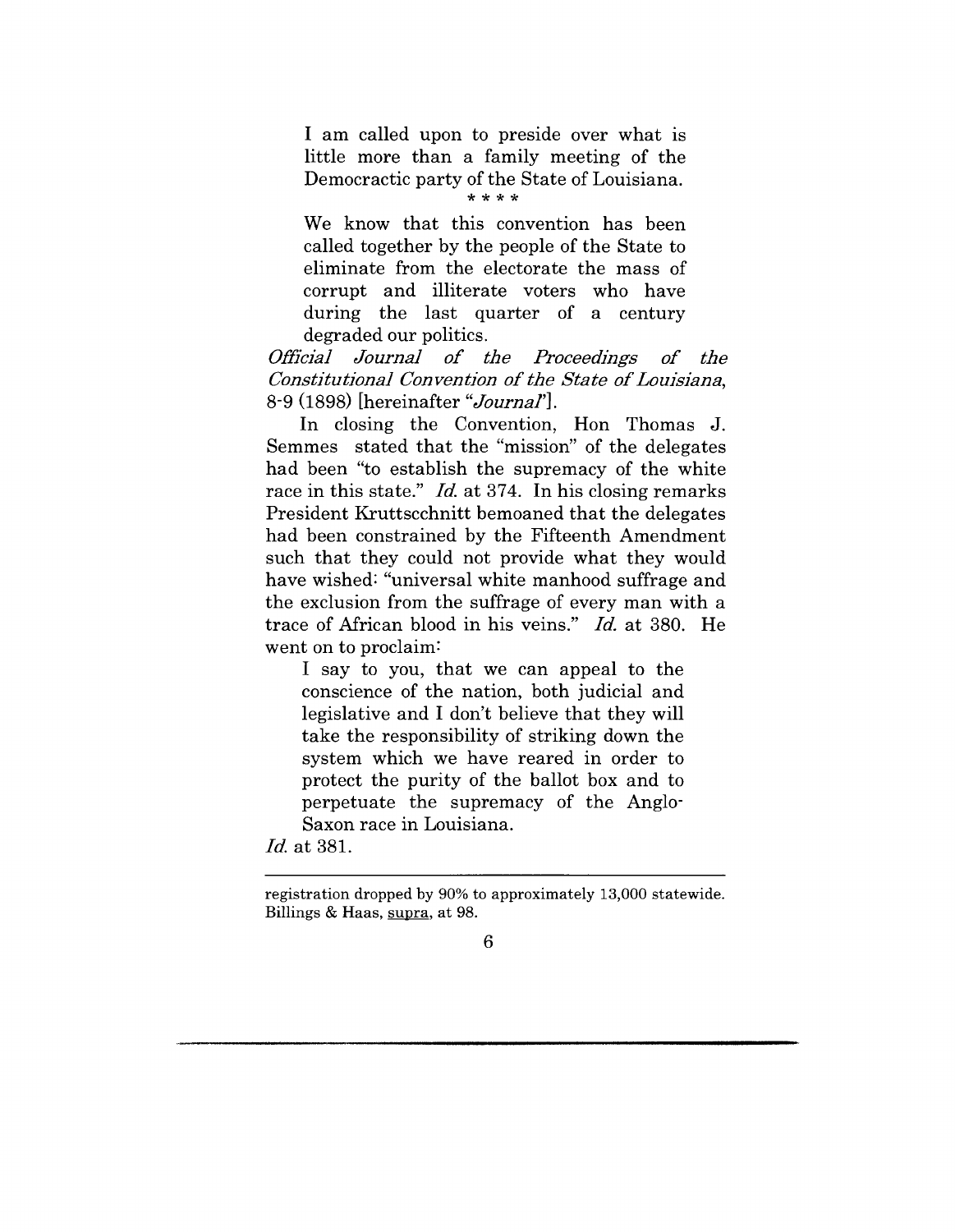By the end of its work, the Convention had produced a Constitution built around article 197, the infamous suffrage provision that enshrined literacy testing and property ownership requirements while exempting most whites from these requirements through its Grandfather Clause.

The Convention substantially diminished the right to jury trial, most importantly for present purposes, by introducing majority verdicts. While the elimination of misdemeanor juries and the reduction of jury size for lesser felonies were said by their proponents to be driven by a desire to reduce costs, commentators have directly linked the diminution of the jury trial right to the general effort "to consolidate Democratic power in the hands of the 'right people,' thereby bypassing the poorer sorts, just as the suffrage provision did." Billings & Haas, supra, at 106, fn. 46.

The 1898 Constitution was not submitted to popular vote but simply ratified by the delegates.

The non-unanimity provision introduced in 1898 was rolled over into subsequent Louisiana Constitutions without apparent debate or particular consideration.

In 1972, in a deeply divided opinion, this Court upheld the Constitutionality of non-unanimous jury verdicts with the deciding vote of Justice Powell cast in favor of state's rights, rather than the model of incorporation settled upon by the remainder of the Court. *Apodaca v. Oregon,* 406 U.S. 404 (1972); *Johnson y. Louisiana,* 406 U.S. 356 (1972).

In 1973, Louisiana held its most recent Convention, producing our current Constitution, including art. 1, § 16, the provision at issue in the present proceeding. At this Convention majority verdicts were discussed but the debate centered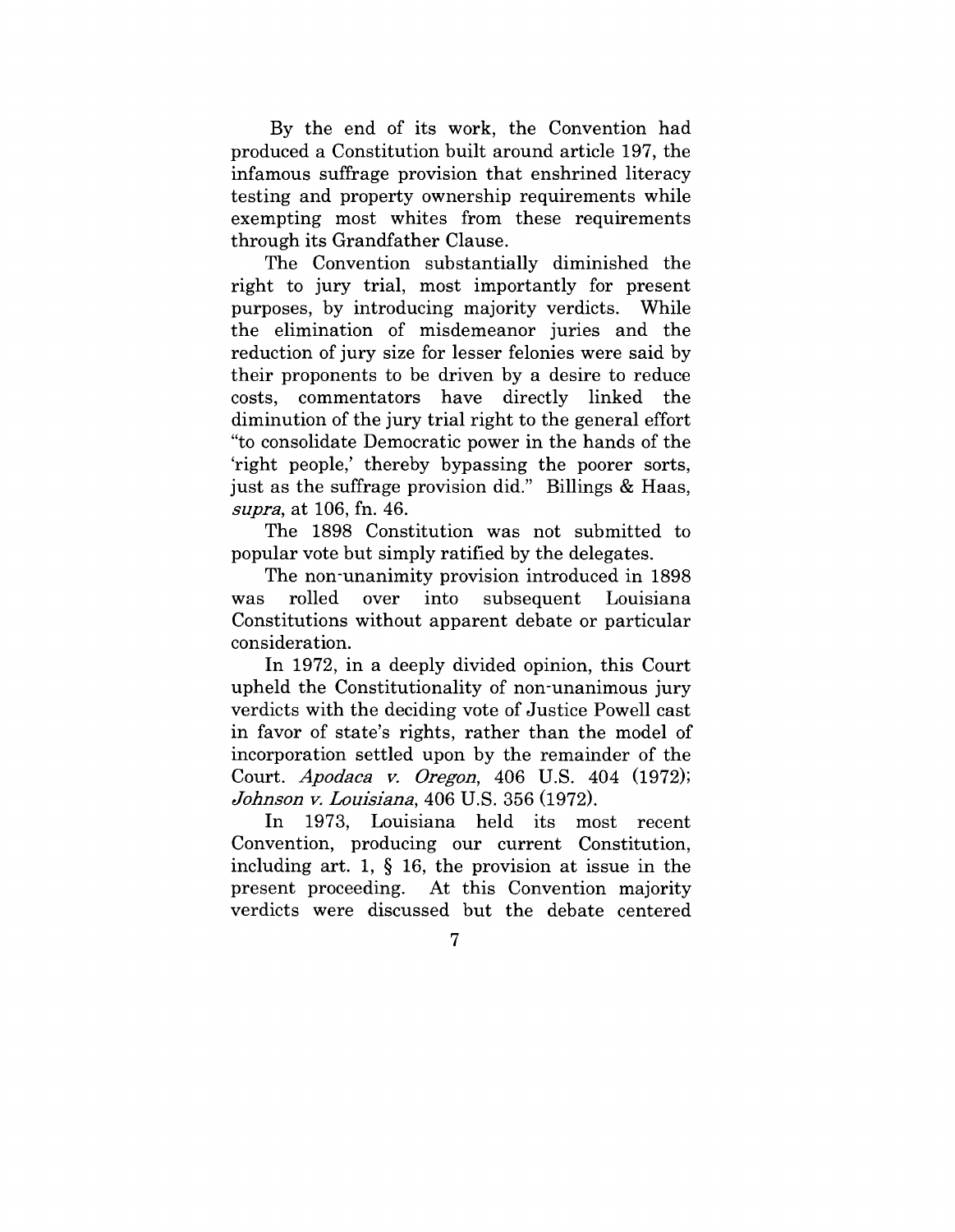almost exclusively on the move from a verdict based upon nine out of twelve to a requirement of ten out of twelve votes. This change was presented on the express basis that notwithstanding this Court's ruling in *Johnson,* a vote of nine out of twelve did not comport with the need to establish guilt beyond a reasonable doubt. *Record o£ the Louisiana Constitutional Convention o£ 1973: Convention Transcripts, Louisiana Constitutional Convention Records Commission,* vol. 7, 1184.

The transcripts do not disclose any consideration of abolishing majority verdicts nor any weighing of their advantages and disadvantages. It was simply observed that "[I]t leads to a situation where you'll get a definitive action in more eases rather than a hung jury," *id.* at 1188. Louisiana's use of majority verdicts was described as:

one of the modernizations of our criminal procedure, quite frankly of which Louisiana is one of the leaders in the field.

Id.

Thirty-five years since the Convention, thirty-six years since majority verdicts were ratified by this Court and 110 years since they were introduced in Louisiana in a deliberately racist Constitution, it can be fairly put that Louisiana is a maverick, rather than a leader in this field.

Whatever the intent of the Convention delegates in 1973, Louisiana's provision for majority verdicts appears to have originally been motivated by a desire to disempower African Americans on account of race and, as discussed below, it continues to this day to have that effect.6

<sup>6</sup> Cf. *Hunter v. Underwood,* 471 U.S. 222, 233 (1985) ("Without deciding whether § 182 would be valid if enacted today without

<sup>8</sup>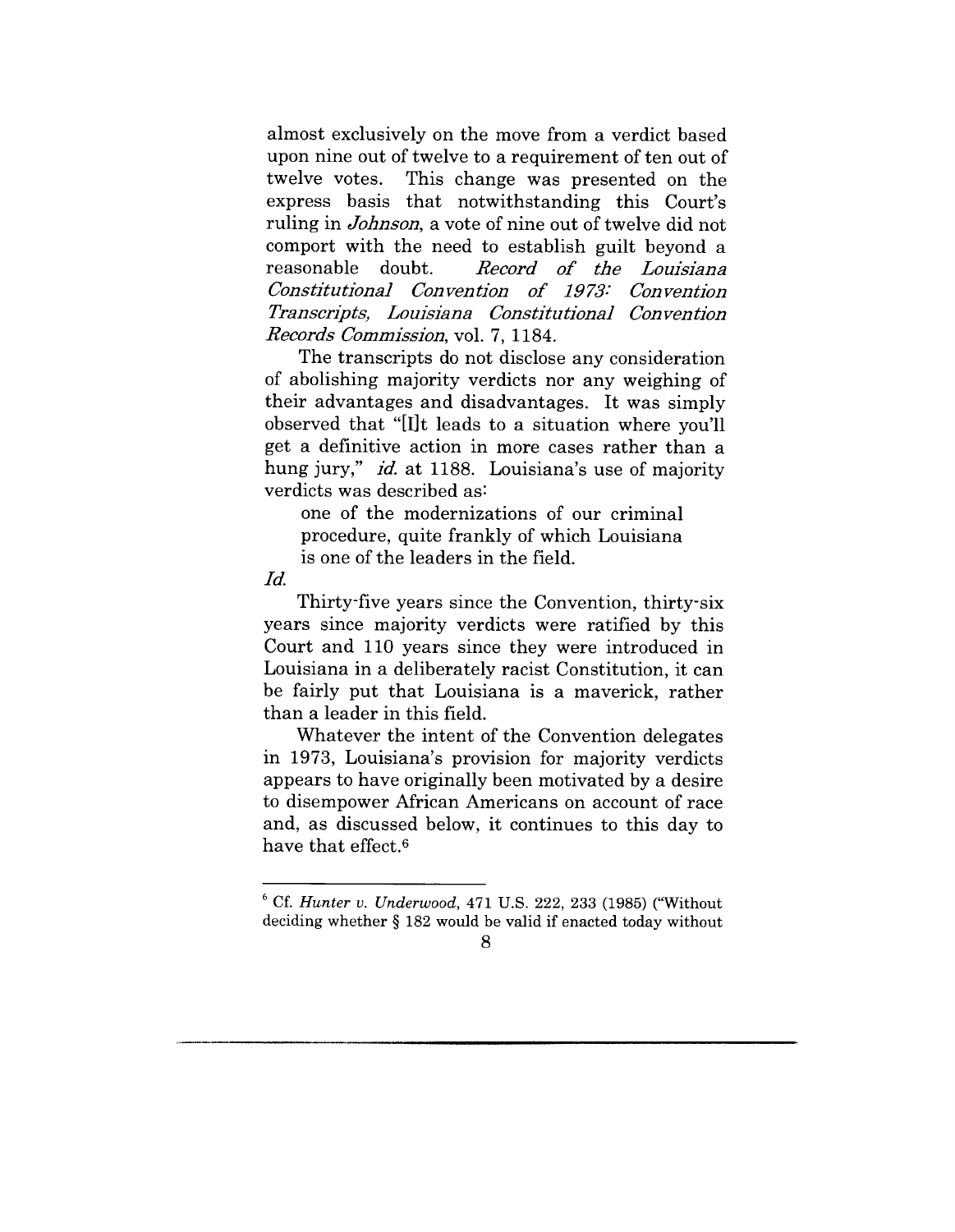II. The **combination of majority verdicts and the discriminatory use of peremptory challenges exponentially increases the negative effect of each on meaningful African-American** participation in jury decision making.

The system of majority verdicts in Louisiana creates the inherent risk that the voices of African Americans on the jury will not be respected, will not form a meaningful part of the deliberations and may even be completely ignored. Majority verdicts create an opportunity for other jurors to return the verdict of their choosing while ignoring or discounting the views of minority jurors.

This dilution of meaningful African-American participation in jury service and jury decision making is exponentially worsened when combined with the discriminatory use of peremptory challenges by prosecutors.

The LACDL has previously filed an *arnieus* brief in this Court detailing the extensive problems with the enforcement of *Batson* in Louisiana and<br>describing evidence of the systemic use of describing evidence of the systemic use of peremptory challenges to exclude African Americans from jury service in this state. *Snyder v. Louisiana,* No. 06-10119 (U.S. filed May 18, 2007).

Within a system of majority verdicts it becomes easier to conceal discriminatory intent in the use of peremptory challenges and the impact on jury

any impermissible motivation, we simply observe that its original enactment was motivated by a desire to discriminate against blacks on account of race and the section continues to this day to have that effect. As such, it violates equal protection under Arlington Heights.")

**<sup>9</sup>**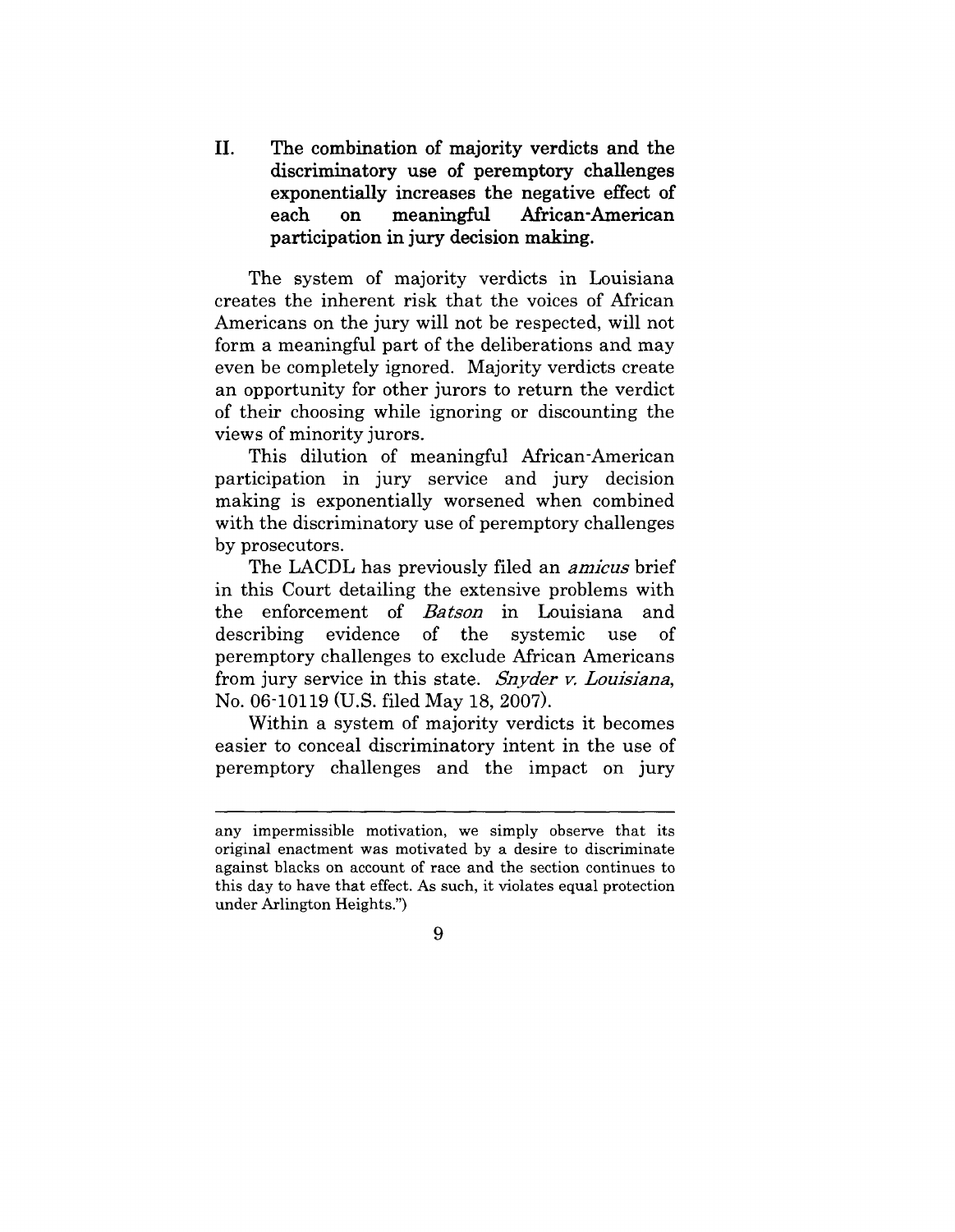participation by African Americans becomes even more dramatic.

Where a prosecutor minded to discriminate knows that he or she need only secure ten out of twelve votes to obtain a conviction there is an opportunity to include one or two token African-American jurors.7 This strategy was observed by the Louisiana Supreme Court in the case of a particularly obvious *Batson* violation:

Moreover, the presence of two black persons on defendant's jury did not necessarily defeat an inference of discrimination. Because only ten votes were needed to convict defendant of armed robbery, the prosecutor could have assumed, contrary to *Batson's* admonition that it was unacceptable to do so, that all black jurors would vote on the basis of racial bias and then purposefully discriminated by limiting the number of blacks on the jury to two.

The record in this case strongly suggests that the prosecutor, already frustrated in defendant's first trial by a hung jury which included three blacks, pursued a strategy in the second trial of limiting the number of blacks on the jury to two, thus making a conviction possible even if all of the blacks on the jury voted according to racial bias.

<sup>7</sup> The plurality in *Apodaca* was unwilling to accept that members of a minority group may not be adequately heard or represented in deliberations directed to achieving a majority verdict, rather than unanimity. *Id.* at 413-4. As illustrated in *Collier (infra),* at least some of those experienced in trying cases under a majority verdict system take the opposite view.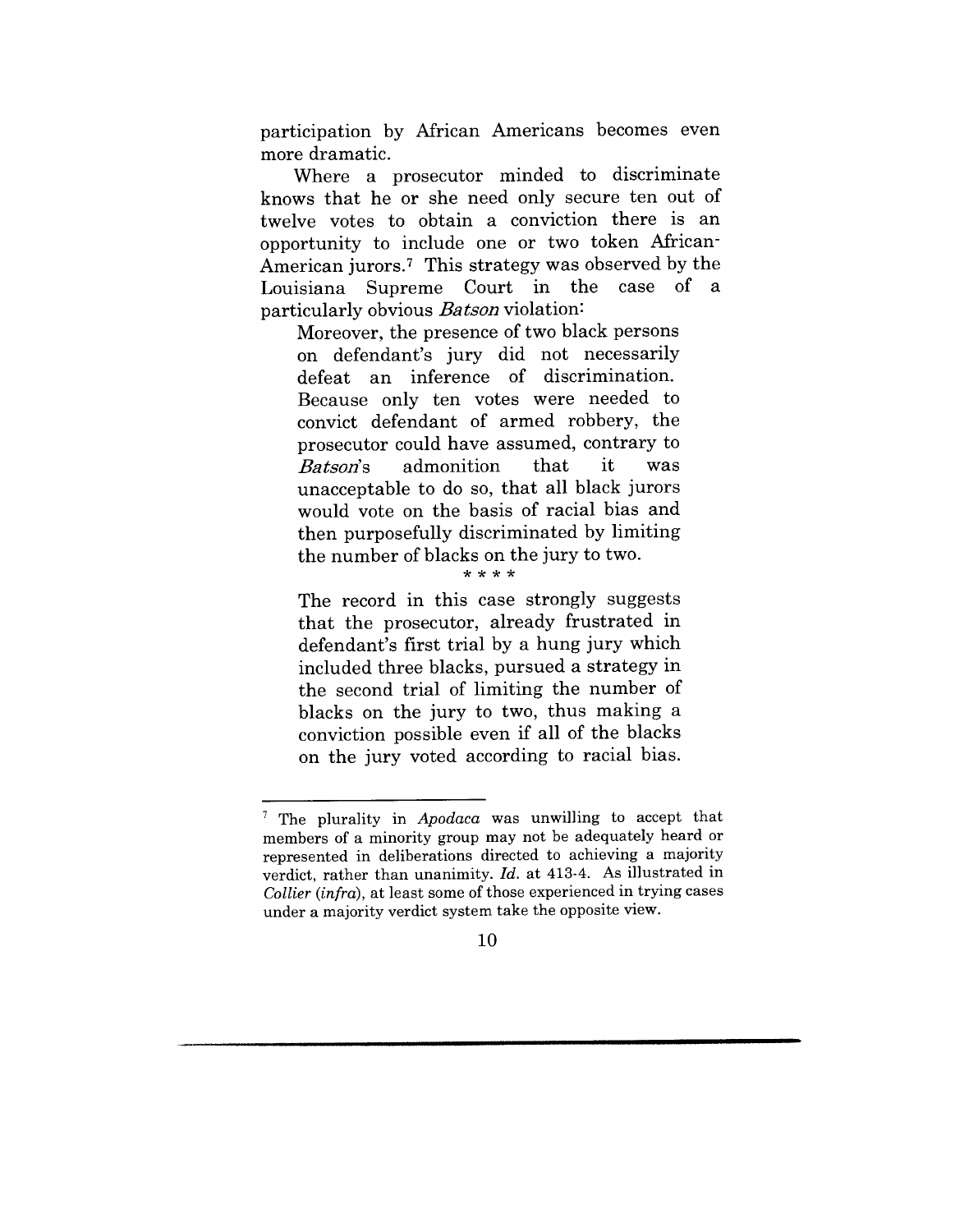This pattern of striking all black jurors (except two) continued in the face of mounting pressure by the trial court to select a jury more representative of the black population of the parish.

*State v. Collier,* 553 So. 2d 815, 819-20 & 823 (La. 1989) (footnotes omitted). *Cheatteam, 07-272, 2008 La. App. LEXIS 816 (La.* App. 5 Cir. May 27, 2008)( "[Defense counsel] pointed out that it appeared the prosecutor was attempting to ensure that only two African-Americans would serve on the jury. And in order to convict, the prosecutor needed only 10 votes." ); *State y.* 626 So. 2d 800 (La. App. 2 Cir. 1993) (State struck four of six African-American jurors, 10:2 guilty verdict returned, *Batson* challenge denied).

Where the discriminatory use of peremptory challenges winnows down the number of African Americans to serve on a particular jury to one or two, the inherent potential of the majority verdict system to diminish the meaningful participation of African Americans on criminal juries is amplified by increasing the number of cases in which there are two or fewer African-American votes.

In a large scale study of the pattern of prosecution peremptory challenges in Jefferson Parish, Louisiana, it was reported that prosecutors peremptorily challenged African Americans at more than three times the rate at which they challenged non-African Americans.<sup>8</sup>

*<sup>8</sup> Blackstrikes, A Study of the Racially Disparate Use of Peremptory Challenges By the Jefferson Parish District Attorney's Office,* A Report of the Louisiana Crisis Assistance Center, (Sept. 2003), available at www.blackstrikes.com.

<sup>11</sup>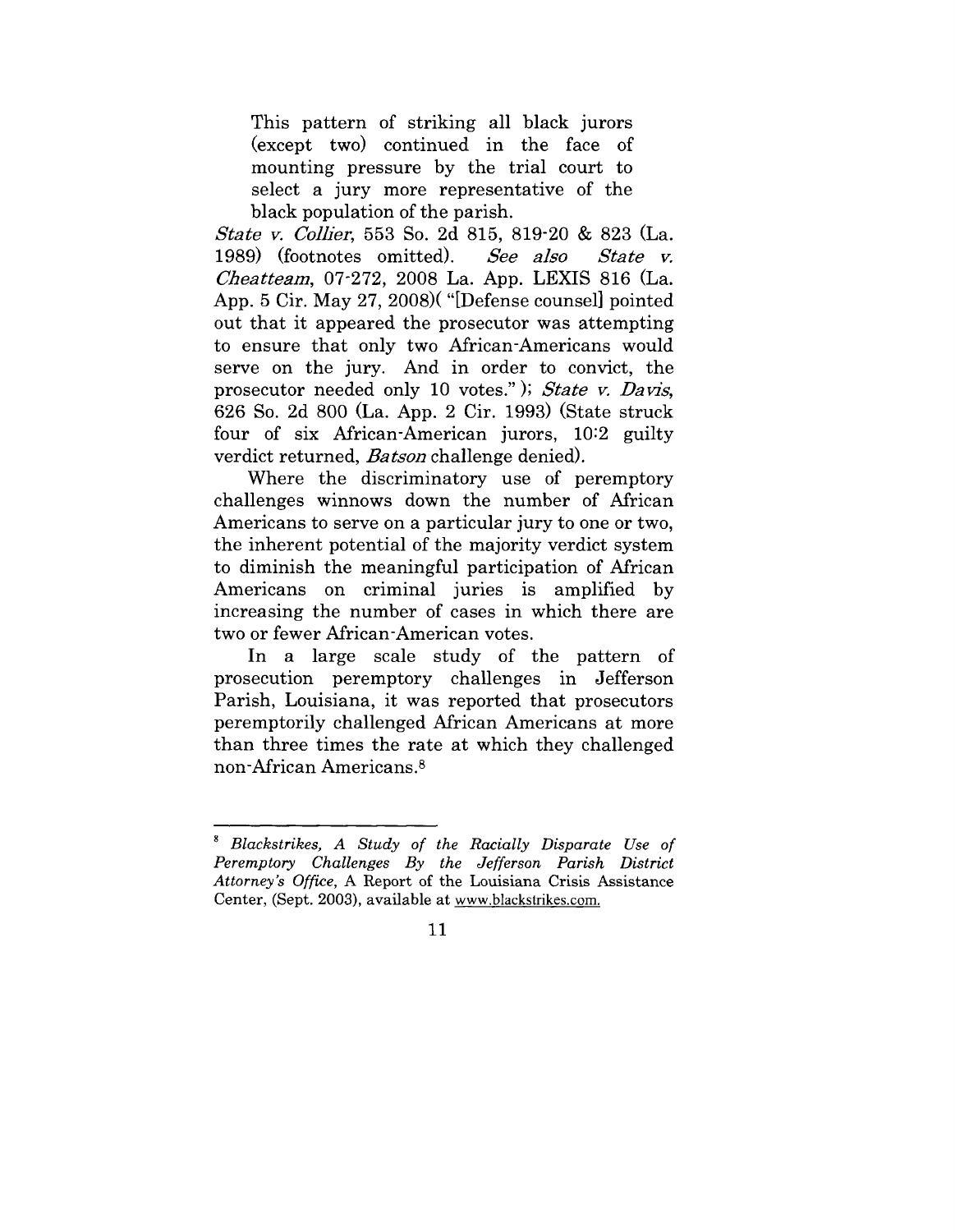In the course of the same research the authors analyzed the number of juries that ended up with zero, one, two, three, etc., African-American members serving. These figures were compared with the number of juries with zero, one, two, three, etc., African-American members that one would expect if jury selection were not racially skewed.9 The results were reported in the following table:

| Blacks on Jury | What it should be | What it is |
|----------------|-------------------|------------|
|                | 6%                | 22%        |
|                | 17%               | 35%        |
| 2              | 24%               | 23%        |
| 3              | 22%               | 12%        |
|                | 15%               | 6%         |
| 5              | 8%                | $1\%$      |
| հ              | 4%                | 1%         |

These results suggest that as a result of the extensive use of prosecution peremptory challenges against African Americans, the number of all white juries was triple that which would be expected in Jefferson Parish, where 23% of the population is African-American.<sup>10</sup>

<sup>9</sup> The results of this further analysis are reported at www.blackstrikcs.com (last visited 7/3/08). Using a statistical tool known as a Poisson Distribution, the authors estimated the distribution of African-American participation on juries expected in a race neutral jury selection process where the Parish was 22.9% African-American. This was compared to the percentage of juries with zero, one, two, etc., black jurors observed in 390 jury trials.

<sup>10</sup> The 2000 U.S. Census recorded the African-American population at 22.9% of the Parish. Profile of General

<sup>12</sup>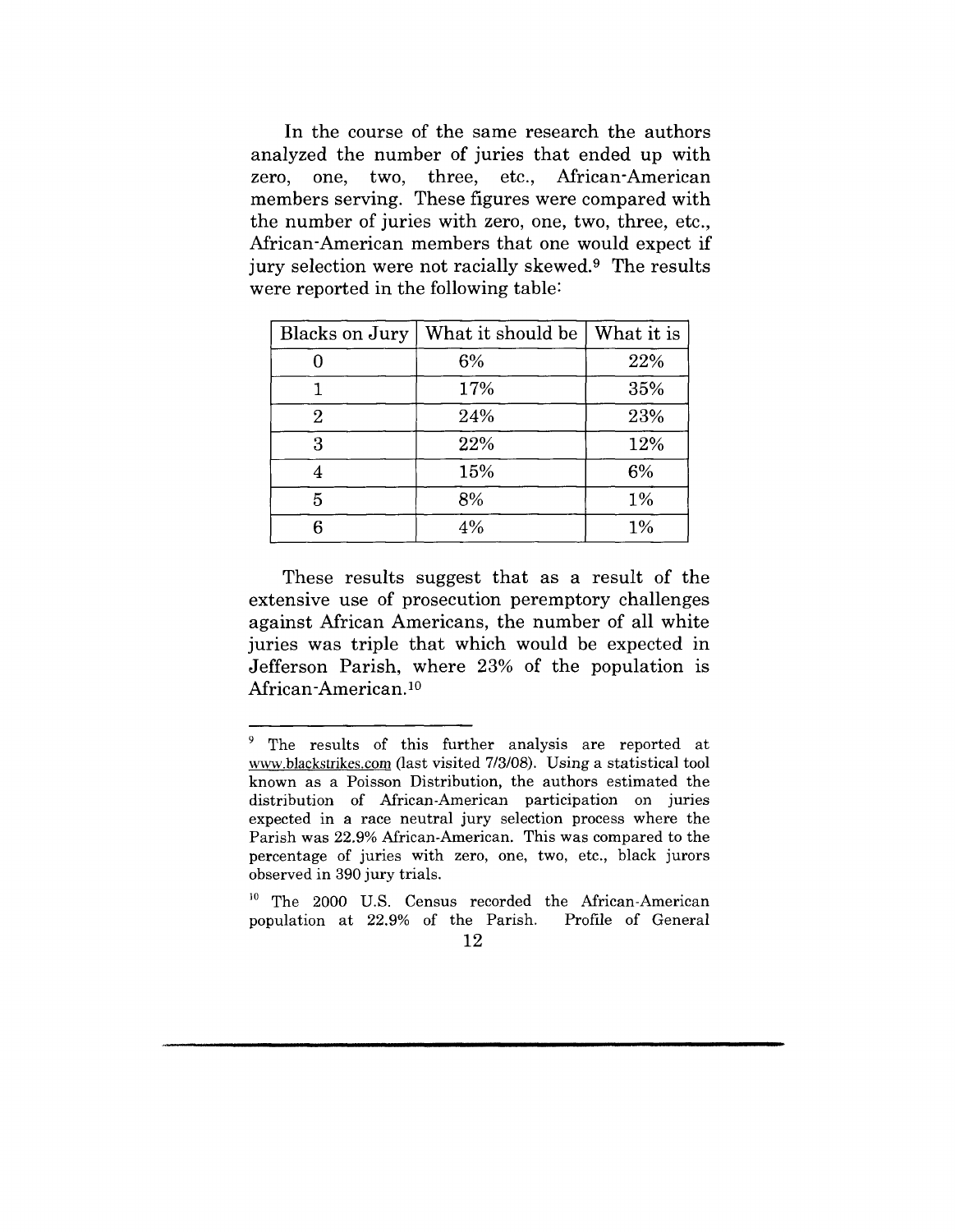The percentage of juries with two or fewer African Americans went from an expected 47% to an overwhelming 80%.

The combined effect of racially disparate use of prosecution peremptory strikes and majority verdicts is dramatic. In a system of unanimous verdicts and even handed use of peremptories, there should be only 6% of juries in Jefferson Parish in which there is no guaranteed African-American voice; that is, those cases where an all white jury is empanelled.

However, given the reality of jury selection methods and the use of majority verdicts, it is 80% of juries in Jefferson Parish that have no guaranteed African-American voice; being those juries where two or fewer African Americans are empanelled.

*Amicus* is not suggesting that all juries split on racial lines or all jurors refuse to listen to or share the views of those of other races. However, these figures dramatically illustrate the inherent potential of a system of majority verdicts to undermine the benefits of full participation and legitimacy offered by unanimous verdicts, particularly when combined with the abuse of peremptory challenges.

III. Majority verdicts undermine full community participation in criminal justice decisions and the legitimacy of verdicts in the state with the highest rate of incarceration in the country and massive over representation of African Americans in the state's prison population.

Demographic Characteristics 2000, U. S. Census Bureau, available at

*http://factfinder.census.gov/servlet/QTTable?\_bm=n&\_lang=en* &qr\_name=DEC\_2000\_SF1 U DPI&ds\_name=DEC\_2000\_SF1 \_U&geo\_id=05000US22051 (last visited 7/3/08).

<sup>13</sup>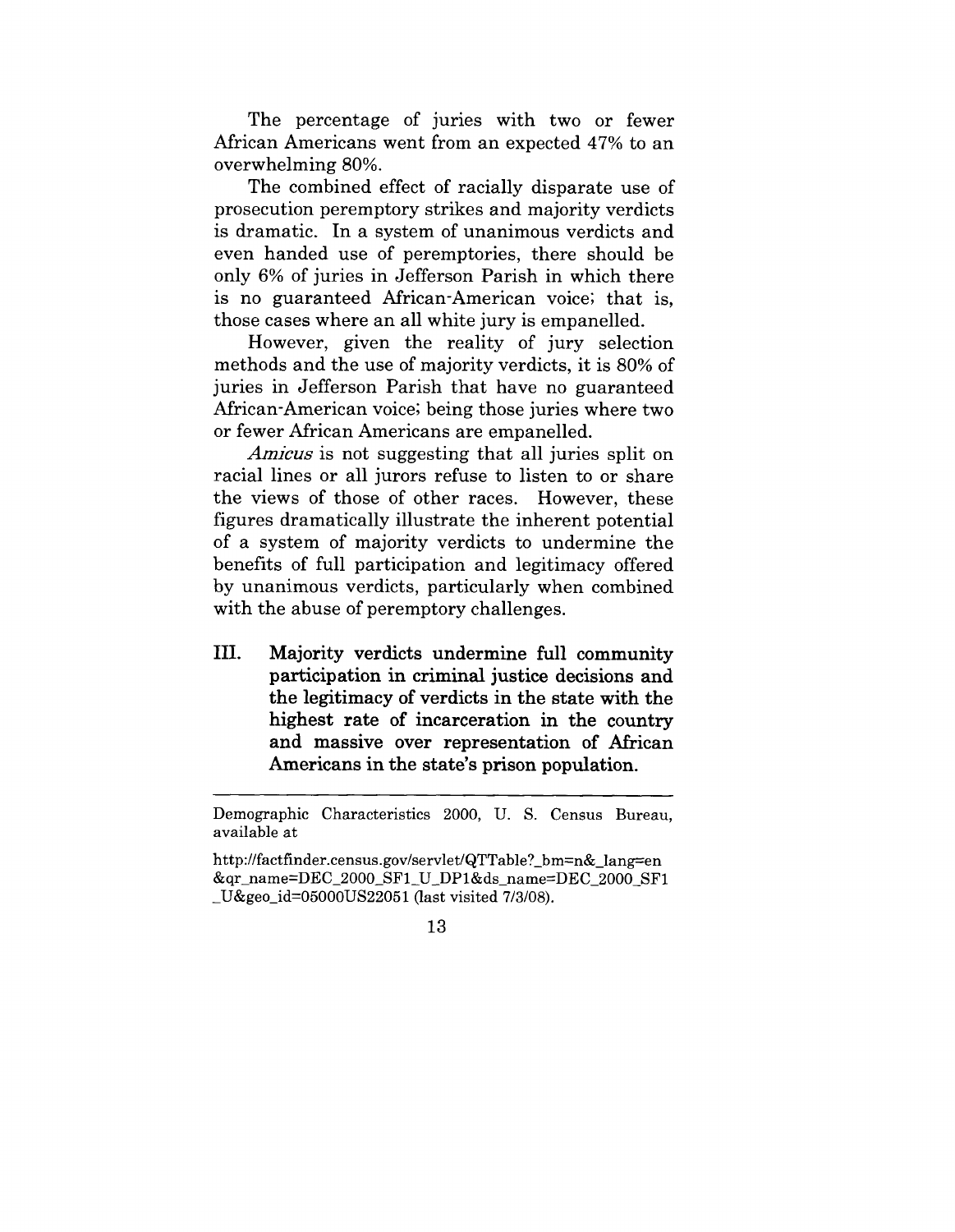Louisiana has the nation's highest rate of incarceration. In 2007 the Department of Justice reported that 857 out of every 100,000 residents in Louisiana were held in custody serving a sentence of imprisonment of one year or more (1,649 per 100,000 males).<sup>11</sup> The national average was only 509 per 100,000 (957 per 100,000 males).

African Americans are massively overrepresented amongst those persons incarcerated in Louisiana. Statewide, African Americans make up just under one-third of the total population.<sup>12</sup> However, they make up over two-thirds Ωf Louisiana's prison population, including over two thirds of those sentenced to life imprisonment.13

One of the singular benefits that unanimity offers our criminal justice system is a guarantee of participation by minority groups in jury decision making.14 Another is the perceived legitimacy of

<sup>14</sup> The problem of under-representation of African Americans perpetuates itself in Louisiana, as individuals convicted of felony offenses are themselves unable to serve on juries. *State*

<sup>&</sup>lt;sup>11</sup> Appendix 5. *Prison Inmates at Midyear 2007*, Department of Justice (June 2008), available at

http://www.ojp.usdoj.gov/bjs/pub/pdf/pim07.pdf (last visited 7/3/08).

<sup>&</sup>lt;sup>12</sup> African Americans represent 31.7% of the population according to the Census Bureau 2006 estimate. *Louisiana QuickFacts*, U.S. Census Bureau, available at http://quickfacts.census.gov/qfd/states/22000.html (last checked *http://quickfacts.census.gov/qfd/states/22000.html* 7/3/08).

*<sup>13</sup> Demographic Profiles of the Adult Correctional Population* and *Demographic Profiles of LIFERS Adult Correctional Population,* Louisiana Department of Public Safety and Corrections (March 31, 2008), available at http://www.corrections.state.la.us/view.php?cat=1&id=185#ms (last http://www.corrections.state.la.us/view.php?cat= $1 & 1 & 1 & 1 & 1 \text{ times}$ visited 7/3/08).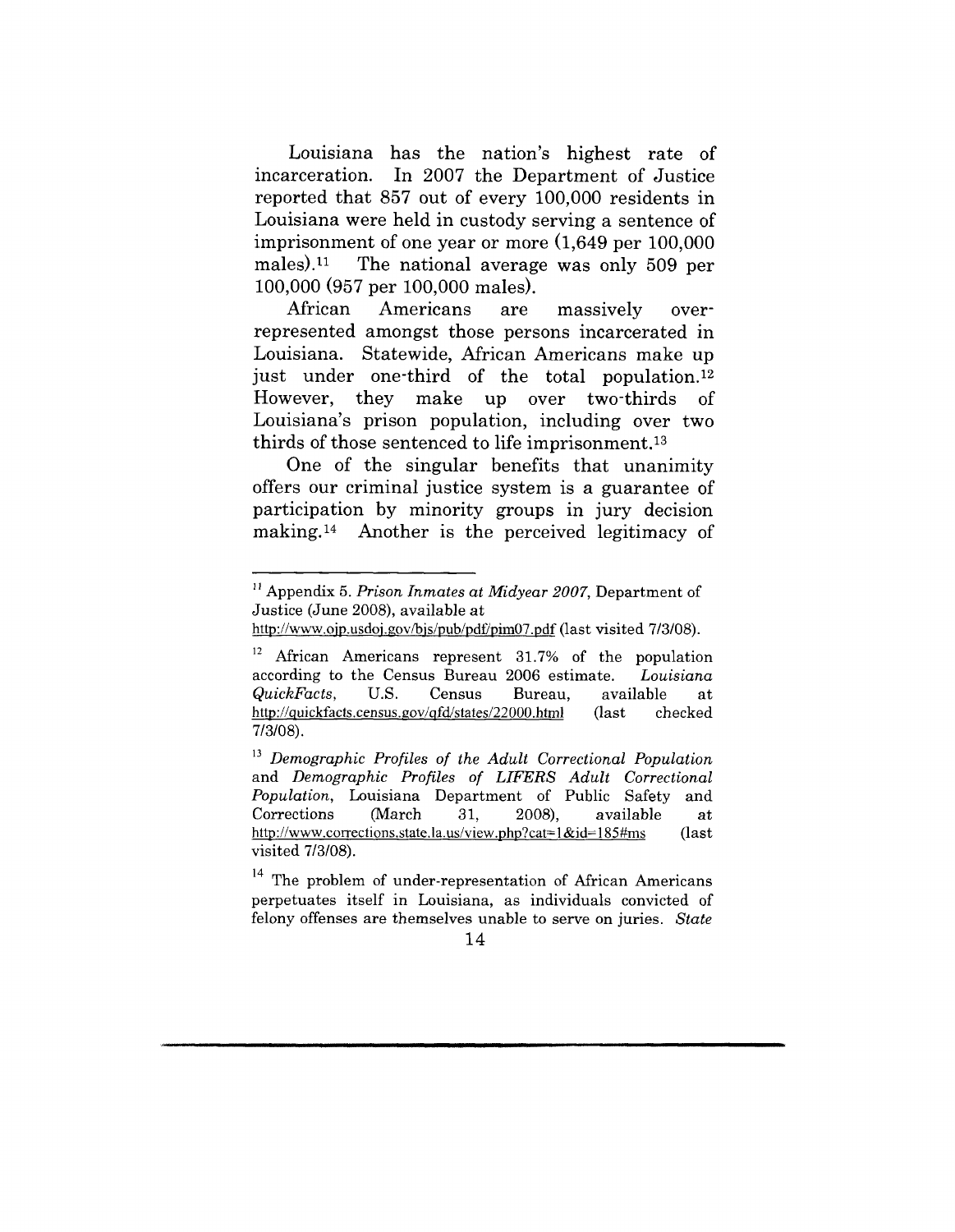decisions that have been reached unanimously, with the concurrence of all sworn to decide, regardless of race.

Operating in a system where a jury verdict can expose a prisoner to perhaps the harshest sentencing regime in the country and where those sentences are borne disproportionately by members of the African-American community, the need for full participation in jury decisions and legitimacy  $\alpha$ jury determinations is at its peak.

### **CONCLUSION**

Louisiana's system of majority verdicts was produced in a Constitution designed  $\mathsf{to}$ disenfranchise African Americans and to enshrine white majority power.

Majority verdicts in Louisiana directly diminish the twin goals of community participation and legitimacy of verdicts, particularly as a result of their effect on meaningful African-American participation in the administration of criminal justice.

The jury trial right found in the Sixth Amendment is designed to protect the individual from the oppression by the government. Duncan  $v$ . *Louisiana*, 391 U.S. 145, 155 (1968).

Where a group forming a majority in the community can elect the District Attorney and the judge in a parish and then form an effective quorum on the jury, the jury no longer operates effectively as a check on oppression by the government. This is so

*v. Jacobs,* 904 So. 2d 82, 91 (La.App. 5 Cir. 2005), *writ denied,* 927 So. 2d 282, 2006 La. LEXIS 1451 (La., Apr. 28, 2006).

<sup>15</sup>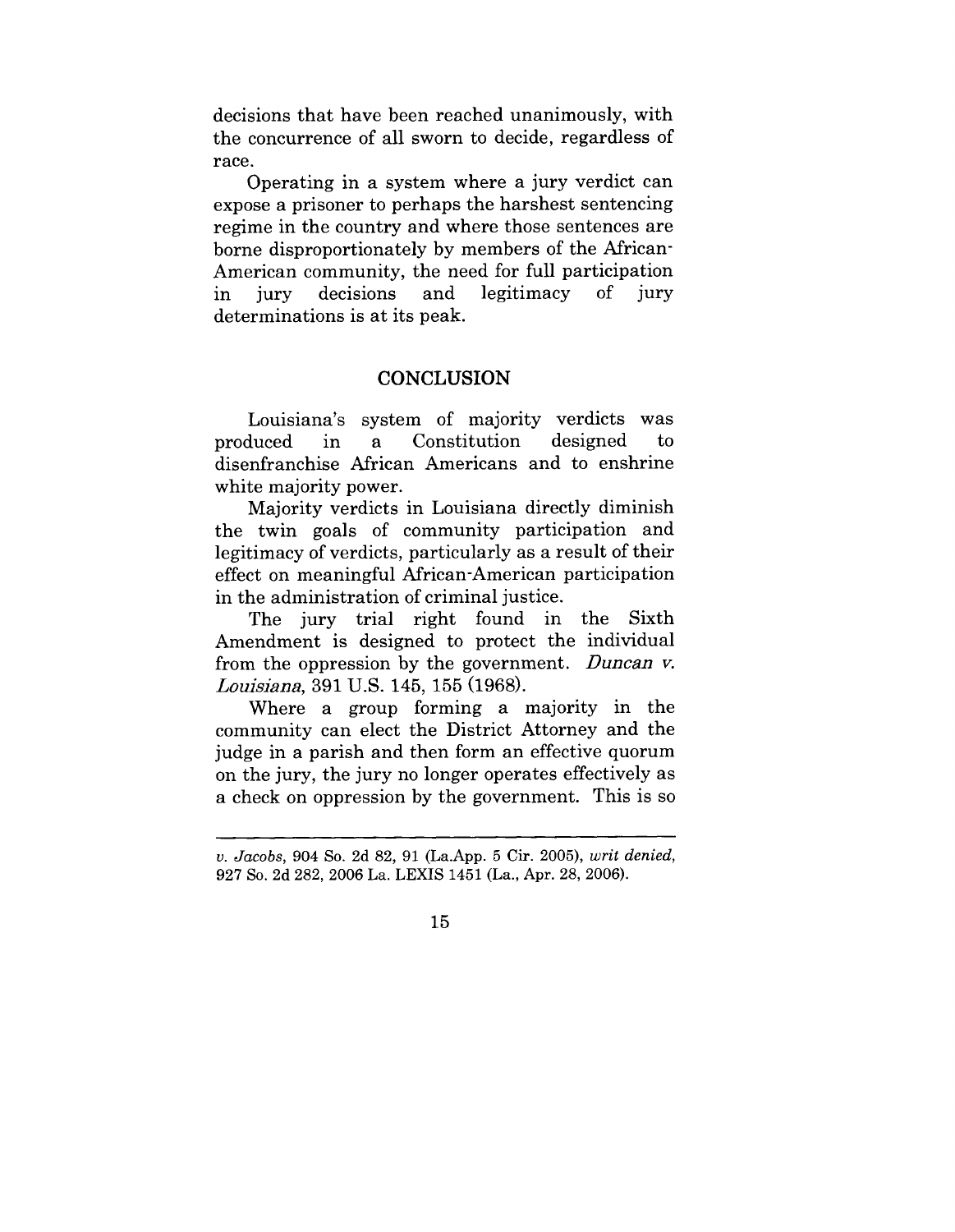whether the majority group is defined by race, class, religion or politics.

The drafters of the 1898 Constitution understood how to draft a constitution in order to secure majority power and it was they who enshrined majority verdicts in this state's criminal justice system.15

Majority verdicts in Louisiana are inconsistent with the Sixth Amendment jury trial guarantee and directly diminish that guarantee, particularly in their impact upon the African American community.

Respectfully submitted,

TIMOTHY ALLISON MECHE *Counsel of Record* 700 Camp Street New Orleans, LA 70113 (225) 578-8326

STEPHEN SINGER LOYOLA LAW CLINIC LOYOLA UNIVERSITY SCHOOL OF LAW 7214 St. Charles Ave. New Orleans, LA 70118 (504) 821-8101

 $15$  "The first object of any tyrant in Whitehall would be to make Parliament utterly subservient to his will; and the next to overthrow or diminish trial by jury, for no tyrant could afford to leave a subject's freedom in the hands of twelve of his countrymen. So that trial by jury is more than an instrument of justice and more than one wheel of the constitution: it is the lamp that shows that freedom lives." P. Devlin, *Trial by Jury* 164 (1956), cited in *Duncan* at 156, n. 23.

<sup>16</sup>